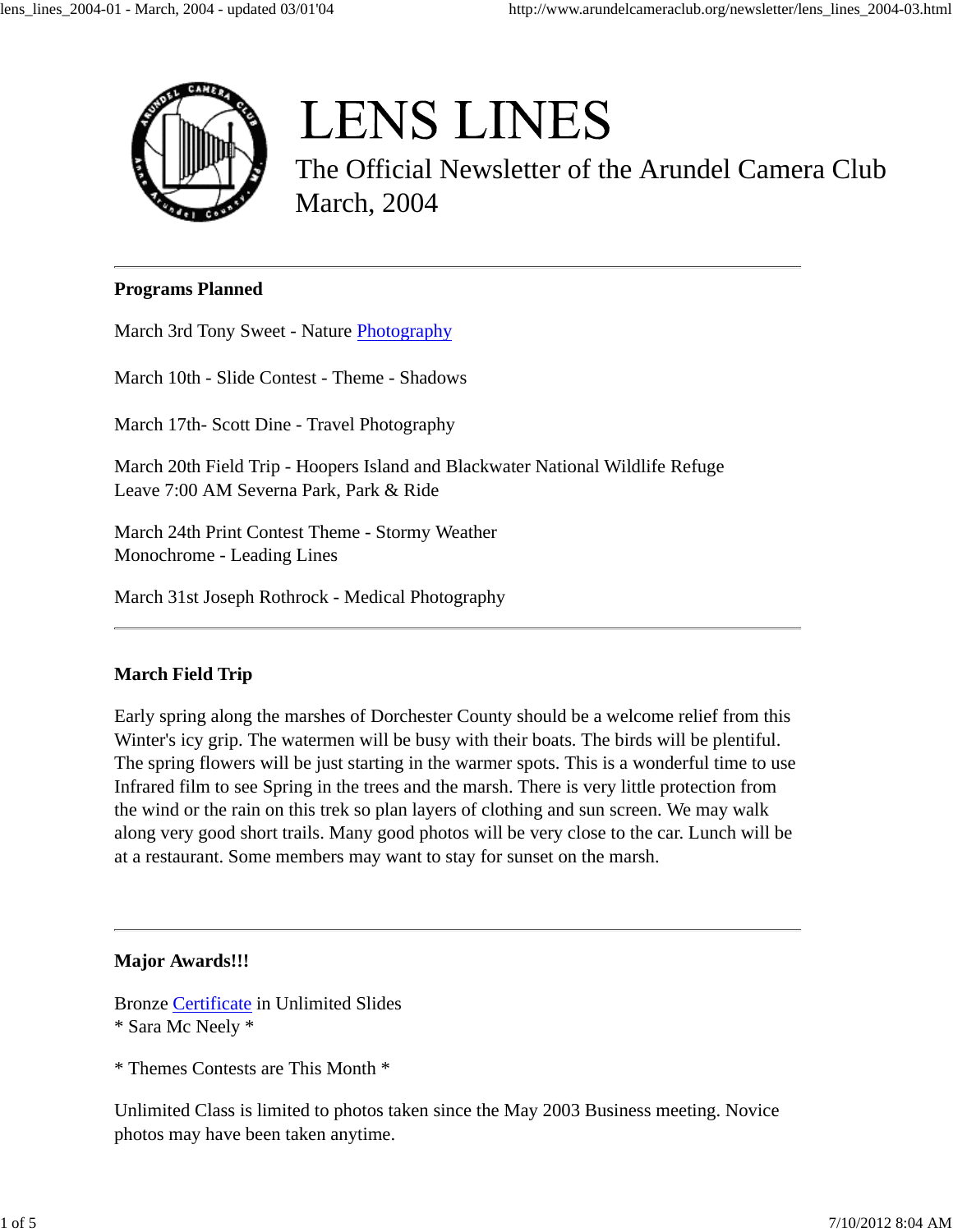Slides Shadows - The main subject must include a shadow important to the image. Monochrome Leading Lines - The viewer's eye will travel along definite leading lines, path, or curve to the center of interest.

Color Prints Stormy Weather - The image must show a storm, the prelude, or aftermath of a storm. That is threatening clouds, wind, rain, sleet, snow, or flooding.

#### **Roger Miller Visits with Books and Slides**

Roger Miller brought his unique vision of book design and publishing on February 5th for members to see. He has successfully self published and self marketed twenty - five Regional Subject books. Mr. Miller received a Bachelor of Fine Arts Degree in Photography from the Maryland Institute in Baltimore. His work as a commercial photographer in and around Maryland for the last 27 years includes assignments to photograph anything from the Blue Angels to hot dogs. His first book on Baltimore was published in 1983. Since then he has sold over 140,000 copies of his books. Roger has a large business in stock photography specializing in the Delmarva region and the Military. He showed members slide and print images taken for his new book on Delaware and another new book on the Coast Guard ship Eagle. Many of the photos taken of the Roger Miller Visits contd.

brigantine Eagle were from mind boggling angles achieved through the athletic prowess of the photographer. Roger told many tales of his skills getting permission to photograph his way. He admitted being part mountain goat helped in the Eagle's rigging, not to mention two lady midshipmen who kept him from any foolish missteps. They also encouraged him ever higher to enjoy the view. The results were some quite stunning images for the forth coming book. Any questions can be directed to Dick Fairhurst at my home 410 647\_6987 or Pam Hahn at 410 647-5843

Thanks, Dick

### **February 11th Slide Competition**

Novice Slides Theme Abstract 1st Place Bei Ma "Web Fantasy" 2nd Place Chip Bulgin "Seeds" 3rd Place Chip Bulgin "Red Eye on Green" 4th Place Chuck Gallegos "Rope and Feathers" HM Chuck Gallegos "Peek-a-boo Piling" HM Sunny Frank "Nature's Abstract" HM Chip Bulgin "Water Drops"

Unlimited Slides Theme Abstract 1st Place Howard Penn "Gull on Ice" 2nd Place Howard Penn "Red Mountain" 3rd Place Sara McNeely "Piling Reflection" 4th Place Howard Penn "Reeds"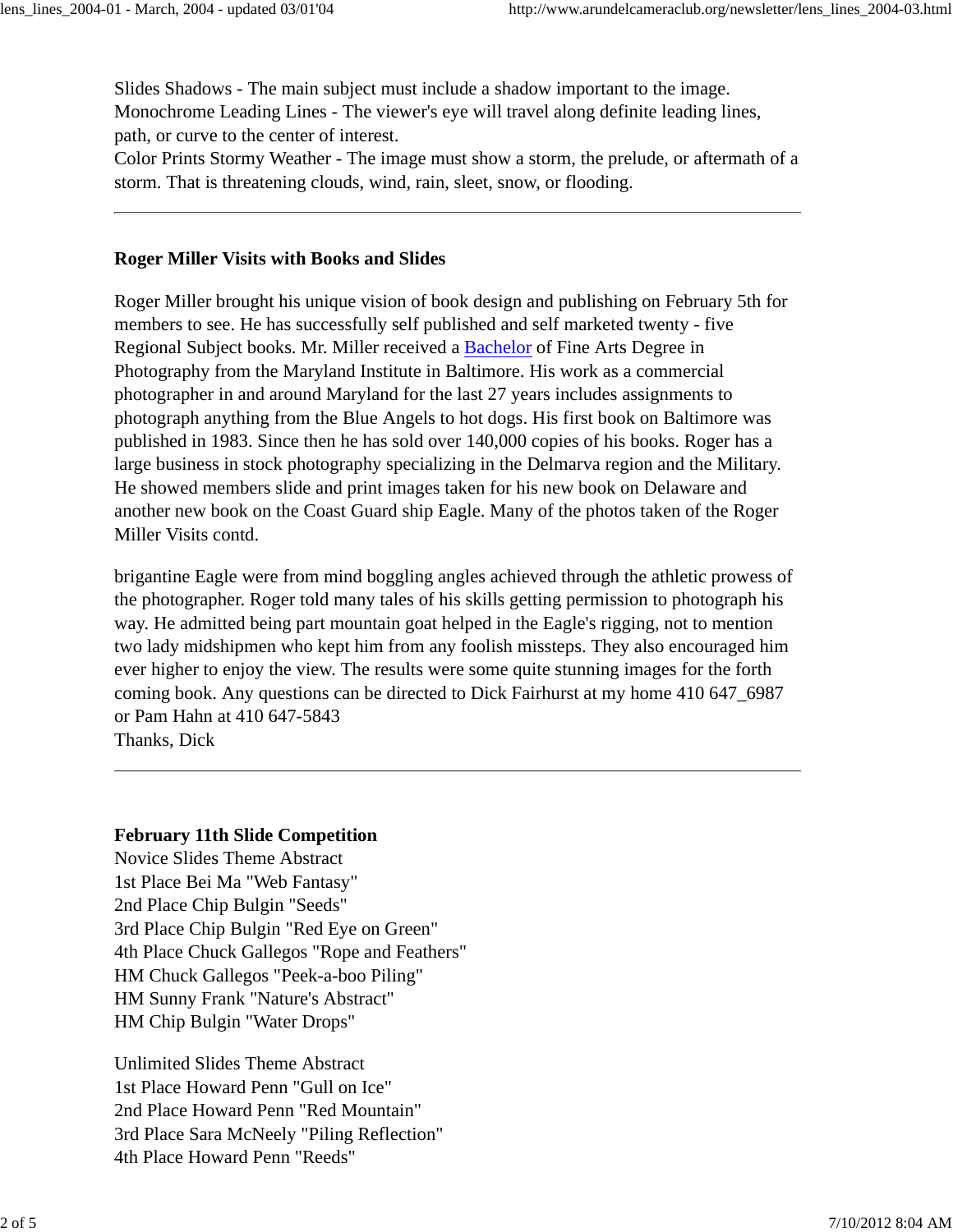HM Ted Golczewski "Circle in Space" HM Elizabeth Gauld "Ceramic Architecture" HM Dolphy Glendinning "Frozen in Time"

January 28th Print CompetitionPostponed due to SNOW! Rescheduled to February 11th - Results Color Prints Theme Open

Novice Color Prints 1st Place Chuck Gallegos "Bug on the Wall" 2nd Place Dolphy Glendinning "Yellow Door" 3rd Place Mary Swanson "Red Grass" 4th Place Dolphy Glendinning "Pink Fingers" HM Bei Ma "Reflection in Green" HM Matt Malone "Red, White, Blue" HM Chuck Gallegos "Blond Hair Blue Eyes"

Unlimited Color Prints Theme - Open (20 entries) 1st Place Ted Golczewski "Amish Farm" 2nd Place Howard penn "Spider in Dew" 3rd Place Howard Penn "Desert Light" 4th Place Ernest Swanson "Girl Talk" HM Howard Penn "Bob Cat Lunch"

Novice Monochrome Prints Theme - Open 1st Place Dolphy Glendinning "Artist at Work" 2nd Place Chuck Gallegos "Reflecting Falls of Enfield Glen" 3rd Place Mary Swanson "Chief Nemacolin" 4th place Chuck Gallegos "Putnum County Gator"

Unlimited Monochrome Prints 1st place Ernest Swanson "Evil Eye" 2nd Place Ted Golczewski "Weakest Link" 3rd Place Ernest Swanson "Dancing Tulips" 4th Place Ted Golczewski "Winter Beach" HM Elizabeth Gauld "Water Passage" HM Ted Golczewski "Letchworth Gorge"

## **February Field Trip to the National Cathedral**

Six members enjoyed a very interesting

trip to see the completed National Cathedral in Washington DC. This is one of the largest Gothic Cathedrals in the world. The day was not as clear as the weather predicted which was probably an advantage for viewing the huge stained glass windows all around. Abstract light and strong shadows were absent, unfortunately. The variation of the styles of the design of the windows intrigued many of the visitors. There is even a stone from the moon embedded in one of the windows. The gothic architecture and the winter gardens were strong designs for our photographic images. There was a green house with orchids, flowers, and herbs to photograph or purchase.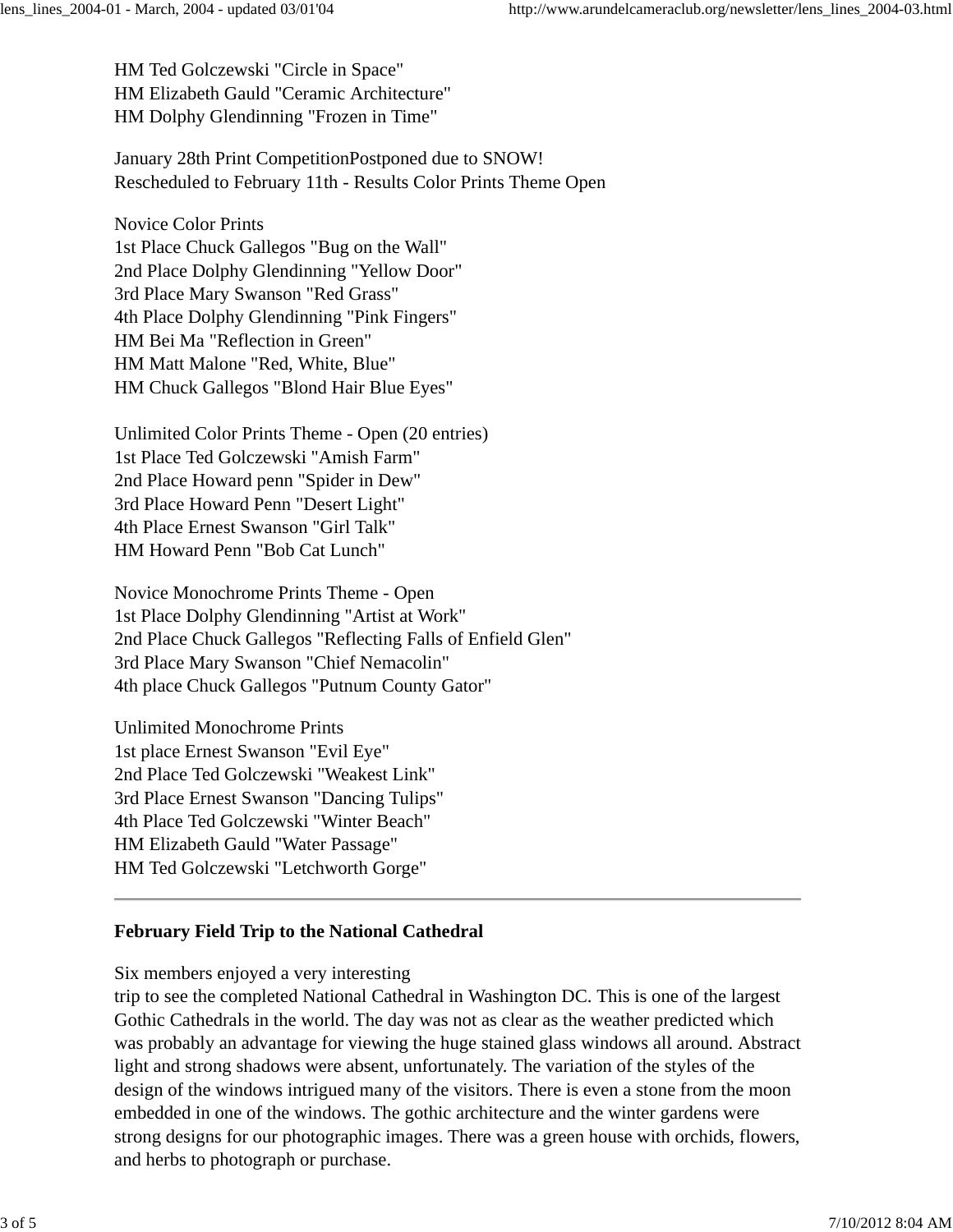After a so so lunch a few blocks away, we returned home before the unpleasant weather

March Field Trip to Hoopers Island Blackwater National Wildlife Refuge

We hope to see large numbers of migratory

birds in interesting locations. There will be traditional boats perhaps on the water. There will

piers with interesting boats and fishing equipment.

There may be some signs of early spring. We plan to have lunch on Hooper's Island. The day will be rather long. Some members may wish to stay for sunset when the birds get very active and the light becomes lovely. This is also an opportunity for the chronologically older members to use their National Park Golden Pass.

## **Themes for the Coming Year**

*Slides Shadows* - The main subject must include a shadow important to the image. *Monochrome Leading Lines* - The viewer's eye will travel along definite leading lines, path, or curve to the center of interest.

*Color Prints Stormy Weather* - The image must show a storm, the prelude, or aftermath of a storm. That is threatening clouds, wind, rain, sleet, snow, or flooding.

# **NOTE from our WEB MASTER**

The Arundel Camera Club website URL is now http://arundelcameraclub.org/ Camera Club Member's image galleries are at Arundel Camera Club Galleries on PBase and are linked from the club website.

**Arundel Camera Club** meets every Wednesday evening when school is in session. We meet at 7:30 and usually end around 9:00 p.m. at Severna Park High School, 60 Robinson Road, Severna Park in room G144. Meetings are open to the public, but only dues paying members may enter competitions. Annual dues are \$15 per adult, \$7.50 per full-time student. If a second family member joins the club, the second member's dues are discounted 50% or \$7.50.

For further information, check on the club website or feel free to call or e - mail any of the club's officers:

> *President Howard Penn (410) 544-1742 e - mail hbpenn@erols.com*

*1st VP(s) Programs: Dolphy Glendinning (410) 267-0956 & Sara McNeely e-mail - saragary@ieee.org*